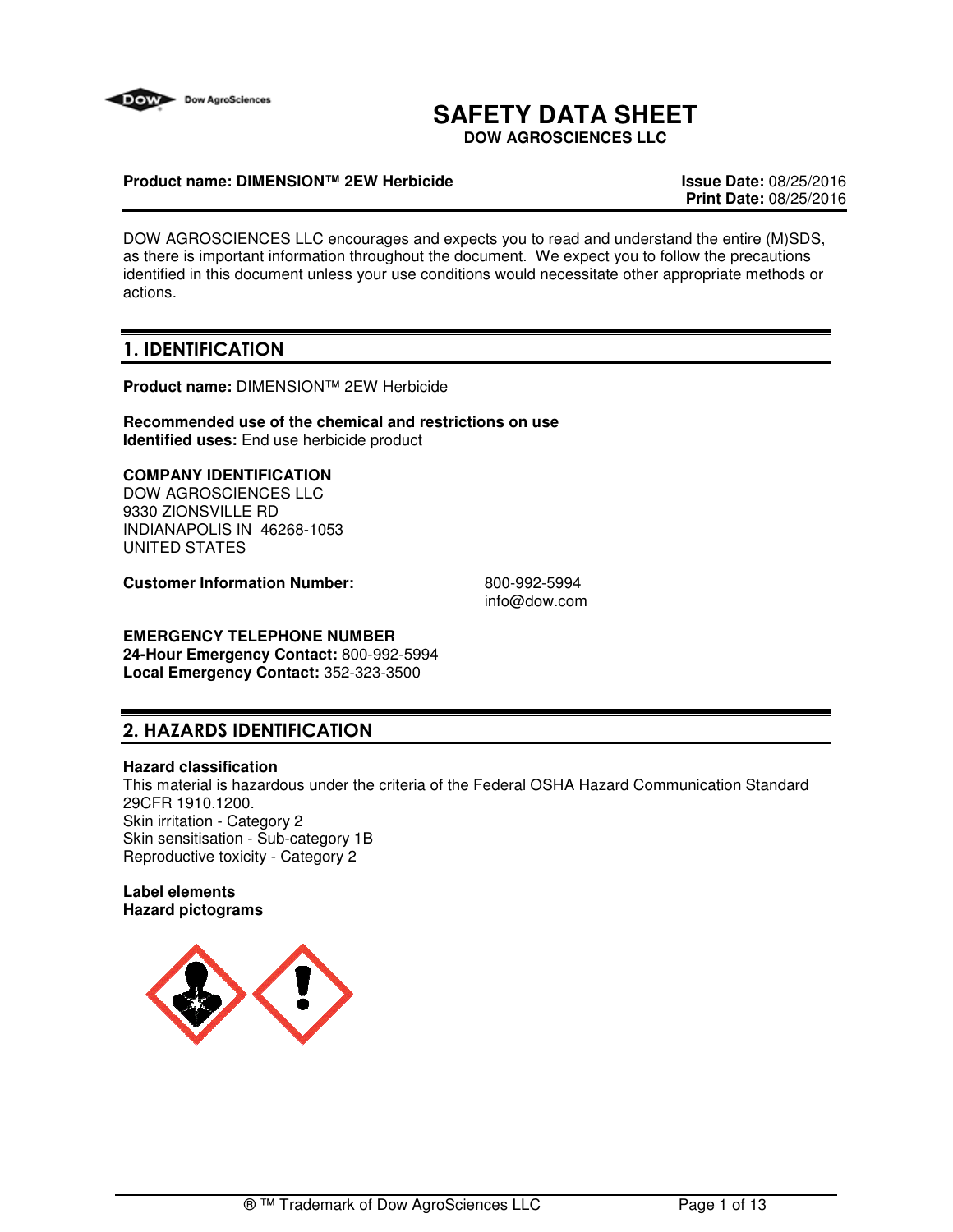#### Signal word: **WARNING!**

#### **Hazards**

Causes skin irritation. May cause an allergic skin reaction. Suspected of damaging fertility or the unborn child.

#### **Precautionary statements**

#### **Prevention**

Obtain special instructions before use. Do not handle until all safety precautions have been read and understood. Avoid breathing dust/ fume/ gas/ mist/ vapours/ spray. Wash skin thoroughly after handling. Contaminated work clothing should not be allowed out of the workplace. Wear protective gloves. Use personal protective equipment as required.

#### **Response**

IF ON SKIN: Wash with plenty of soap and water. IF exposed or concerned: Get medical advice/ attention. If skin irritation or rash occurs: Get medical advice/ attention. Take off contaminated clothing and wash before reuse.

#### **Storage**

Store locked up.

#### **Disposal**

Dispose of contents/ container to an approved waste disposal plant.

#### **Other hazards**

No data available

## **3. COMPOSITION/INFORMATION ON INGREDIENTS**

This product is a mixture.

| Component      | <b>CASRN</b>  | Concentration |
|----------------|---------------|---------------|
|                |               |               |
| Dithiopyr      | 97886-45-8    | 24.0%         |
| Cyclohexanone  | 108-94-1      | 13.0%         |
| Toluene        | 108-88-3      | 0.1%          |
| <b>Balance</b> | Not available | 62.9%         |

### **4. FIRST AID MEASURES**

**Description of first aid measures**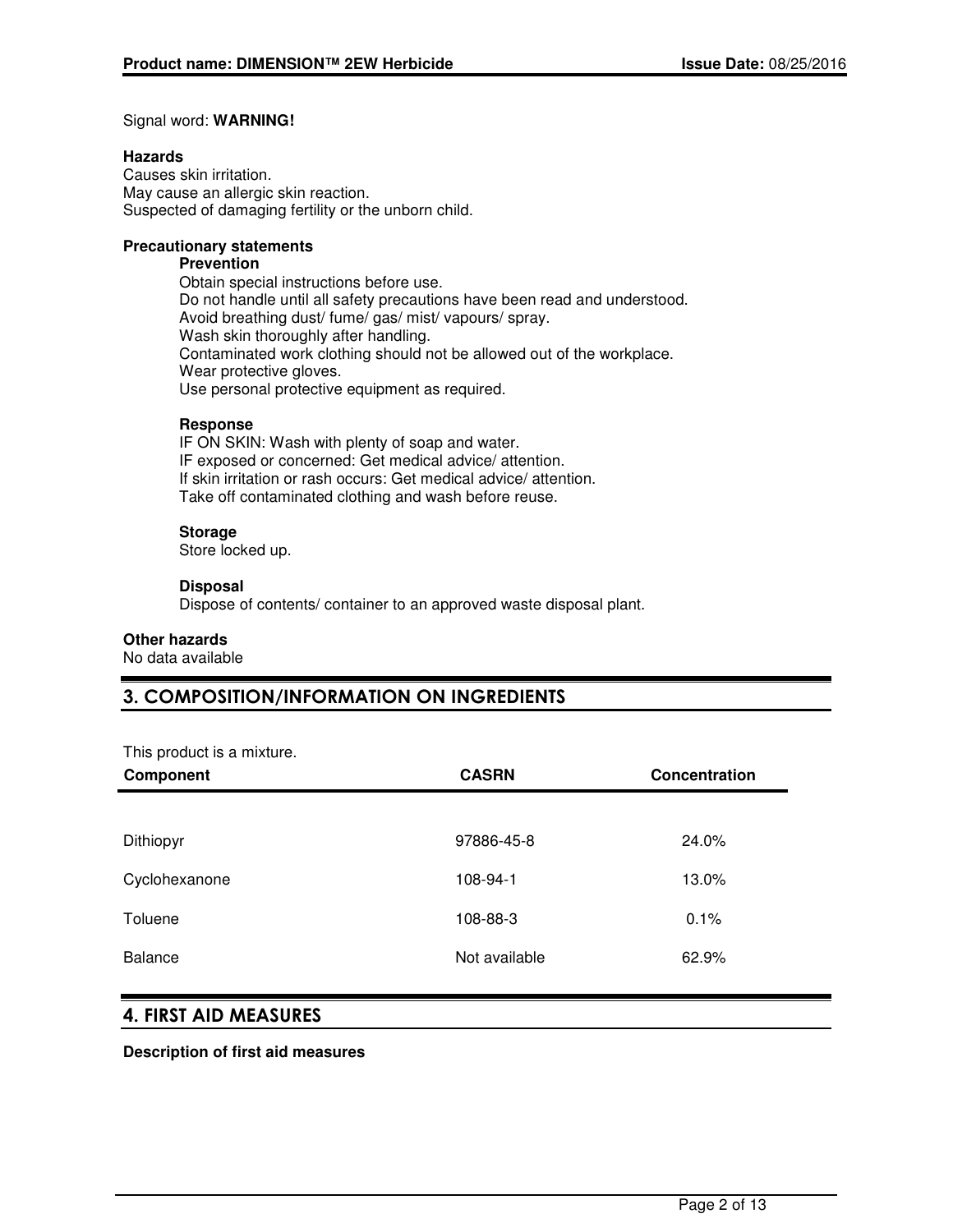**General advice:** First Aid responders should pay attention to self-protection and use the recommended protective clothing (chemical resistant gloves, splash protection). If potential for exposure exists refer to Section 8 for specific personal protective equipment.

**Inhalation:** Move person to fresh air. If person is not breathing, call an emergency responder or ambulance, then give artificial respiration; if by mouth to mouth use rescuer protection (pocket mask etc). Call a poison control center or doctor for treatment advice.

**Skin contact:** Take off contaminated clothing. Wash skin with soap and plenty of water for 15-20 minutes. Call a poison control center or doctor for treatment advice. Wash clothing before reuse. Shoes and other leather items which cannot be decontaminated should be disposed of properly.

**Eye contact:** Hold eyes open and rinse slowly and gently with water for 15-20 minutes. Remove contact lenses, if present, after the first 5 minutes, then continue rinsing eyes. Call a poison control center or doctor for treatment advice. Suitable emergency eye wash facility should be available in work area.

**Ingestion:** Immediately call a poison control center or doctor. Do not induce vomiting unless told to do so by a poison control center or doctor. Do not give any liquid to the person. Do not give anything by mouth to an unconscious person.

**Most important symptoms and effects, both acute and delayed:** Aside from the information found under Description of first aid measures (above) and Indication of immediate medical attention and special treatment needed (below), any additional important symptoms and effects are described in Section 11: Toxicology Information.

#### **Indication of any immediate medical attention and special treatment needed Notes to physician:** No specific antidote. Treatment of exposure should be directed at the control of symptoms and the clinical condition of the patient. Have the Safety Data Sheet, and if available, the product container or label with you when calling a poison control center or doctor, or going for

## **5. FIREFIGHTING MEASURES**

treatment.

**Suitable extinguishing media:** Water fog or fine spray. Dry chemical fire extinguishers. Carbon dioxide fire extinguishers. Foam. Alcohol resistant foams (ATC type) are preferred. General purpose synthetic foams (including AFFF) or protein foams may function, but will be less effective.

**Unsuitable extinguishing media:** Do not use direct water stream. May spread fire.

#### **Special hazards arising from the substance or mixture**

**Hazardous combustion products:** During a fire, smoke may contain the original material in addition to combustion products of varying composition which may be toxic and/or irritating. Combustion products may include and are not limited to: Sulfur oxides. Nitrogen oxides. Hydrogen fluoride. Carbon monoxide. Carbon dioxide.

**Unusual Fire and Explosion Hazards:** Container may rupture from gas generation in a fire situation. Violent steam generation or eruption may occur upon application of direct water stream to hot liquids. When product is stored in closed containers, a flammable atmosphere can develop.

#### **Advice for firefighters**

**Fire Fighting Procedures:** Keep people away. Isolate fire and deny unnecessary entry. Consider feasibility of a controlled burn to minimize environment damage. Foam fire extinguishing system is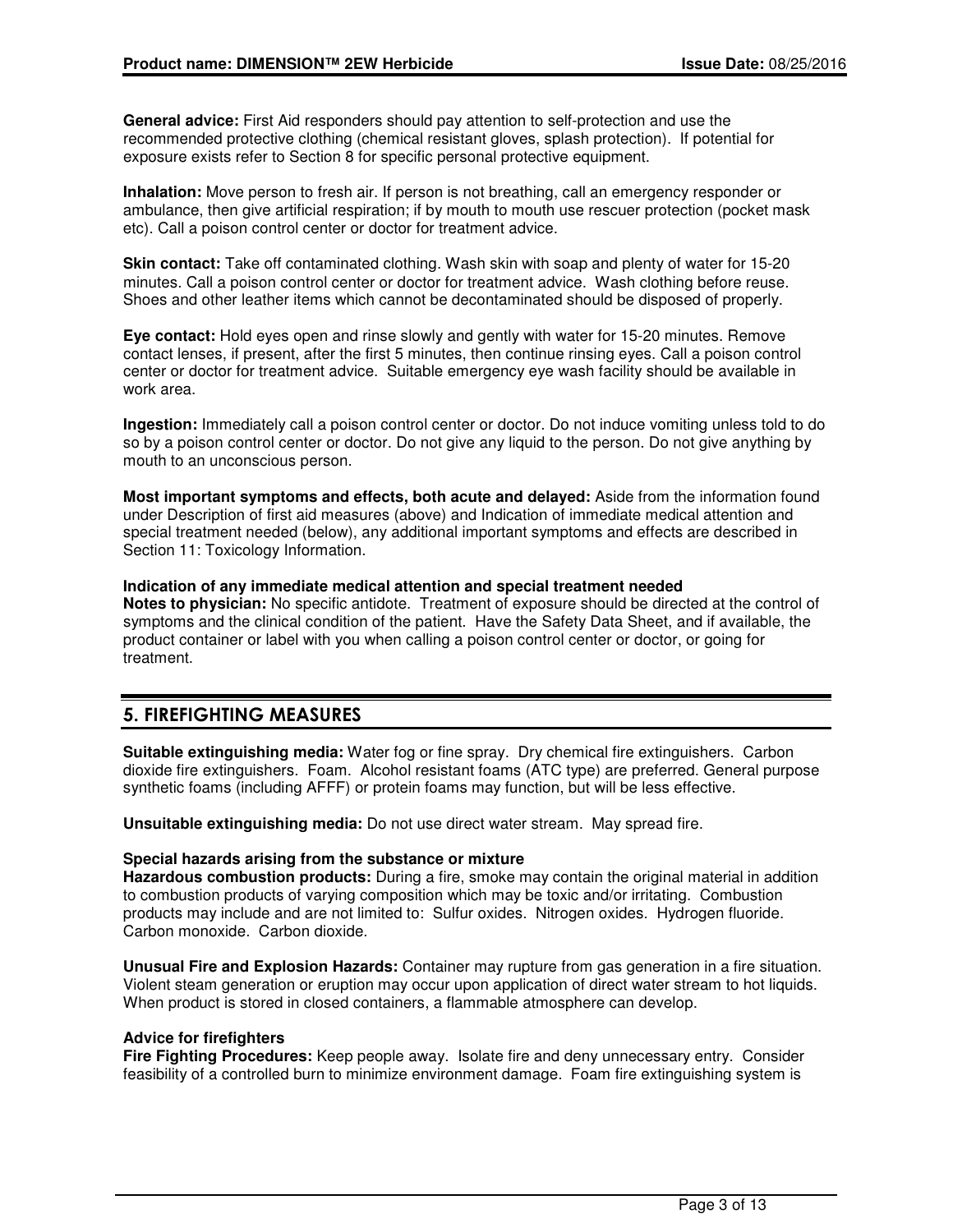preferred because uncontrolled water can spread possible contamination. Use water spray to cool fire exposed containers and fire affected zone until fire is out and danger of reignition has passed. Fight fire from protected location or safe distance. Consider the use of unmanned hose holders or monitor nozzles. Immediately withdraw all personnel from the area in case of rising sound from venting safety device or discoloration of the container. Burning liquids may be extinguished by dilution with water. Do not use direct water stream. May spread fire. Move container from fire area if this is possible without hazard. Burning liquids may be moved by flushing with water to protect personnel and minimize property damage. Contain fire water run-off if possible. Fire water run-off, if not contained, may cause environmental damage. Review the "Accidental Release Measures" and the "Ecological Information" sections of this (M)SDS.

**Special protective equipment for firefighters:** Wear positive-pressure self-contained breathing apparatus (SCBA) and protective fire fighting clothing (includes fire fighting helmet, coat, trousers, boots, and gloves). Avoid contact with this material during fire fighting operations. If contact is likely, change to full chemical resistant fire fighting clothing with self-contained breathing apparatus. If this is not available, wear full chemical resistant clothing with self-contained breathing apparatus and fight fire from a remote location. For protective equipment in post-fire or non-fire clean-up situations, refer to the relevant sections.

## **6. ACCIDENTAL RELEASE MEASURES**

**Personal precautions, protective equipment and emergency procedures:** Isolate area. Keep unnecessary and unprotected personnel from entering the area. Refer to section 7, Handling, for additional precautionary measures. Keep upwind of spill. Ventilate area of leak or spill. Use appropriate safety equipment. For additional information, refer to Section 8, Exposure Controls and Personal Protection.

**Environmental precautions:** Prevent from entering into soil, ditches, sewers, waterways and/or groundwater. See Section 12, Ecological Information. Spills or discharge to natural waterways is likely to kill aquatic organisms.

**Methods and materials for containment and cleaning up:** Contain spilled material if possible. Small spills: Absorb with materials such as: Clay. Dirt. Sand. Sweep up. Collect in suitable and properly labeled containers. Large spills: Contact Dow AgroSciences for clean-up assistance. See Section 13, Disposal Considerations, for additional information.

## **7. HANDLING AND STORAGE**

**Precautions for safe handling:** Keep out of reach of children. Do not swallow. Avoid breathing vapor or mist. Avoid contact with eyes, skin, and clothing. Avoid prolonged or repeated contact with skin. Wash thoroughly after handling. Keep container closed. Use with adequate ventilation. See Section 8, EXPOSURE CONTROLS AND PERSONAL PROTECTION.

**Conditions for safe storage:** Store in a dry place. Store in original container. Keep container tightly closed when not in use. Do not store near food, foodstuffs, drugs or potable water supplies.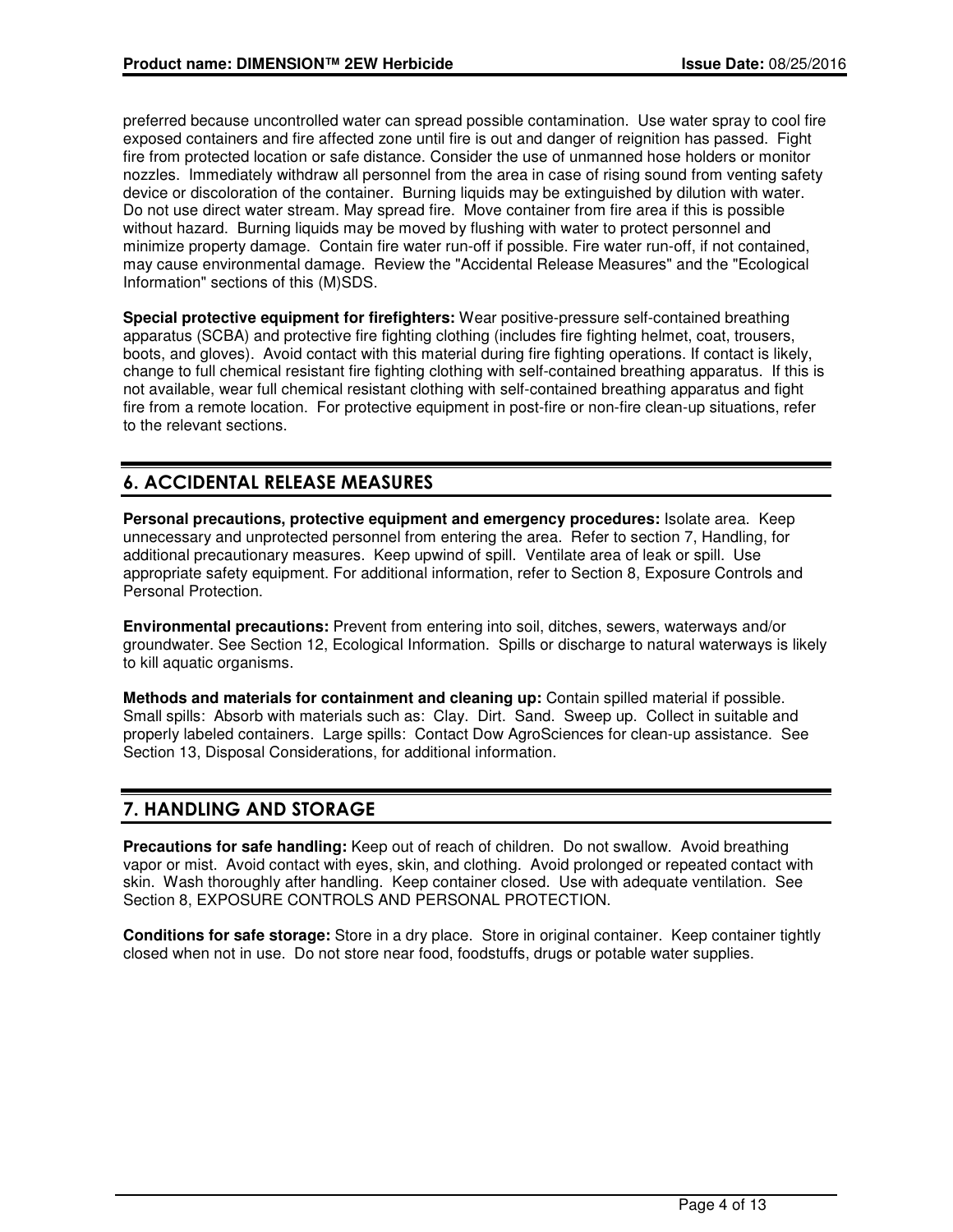## **8. EXPOSURE CONTROLS/PERSONAL PROTECTION**

### **Control parameters**

Exposure limits are listed below, if they exist.

| Component     | Regulation   | <b>Type of listing</b> | <b>Value/Notation</b> |
|---------------|--------------|------------------------|-----------------------|
| Dithiopyr     | Dow IHG      | TWA                    | $0.25$ mg/m3          |
| Cyclohexanone | Dow IHG      | TWA                    | $7.5$ ppm             |
|               | Dow IHG      | <b>TWA</b>             | <b>SKIN</b>           |
|               | Dow IHG      | <b>STEL</b>            | 15 ppm                |
|               | Dow IHG      | <b>STEL</b>            | <b>SKIN</b>           |
|               | <b>ACGIH</b> | <b>TWA</b>             | 20 ppm                |
|               | <b>ACGIH</b> | <b>STEL</b>            | 50 ppm                |
|               | OSHA Z-1     | <b>TWA</b>             | 200 mg/m3<br>50 ppm   |
|               | <b>ACGIH</b> | TWA                    | <b>SKIN</b>           |
|               | <b>ACGIH</b> | <b>STEL</b>            | <b>SKIN</b>           |
| Toluene       | <b>ACGIH</b> | TWA                    | 20 ppm                |
|               | OSHA Z-2     | TWA                    | 200 ppm               |
|               | <b>ACGIH</b> | TWA                    | <b>BEI</b>            |
|               | OSHA Z-2     | <b>CEIL</b>            | 300 ppm               |
|               | OSHA Z-2     | Peak                   | 500 ppm               |

RECOMMENDATIONS IN THIS SECTION ARE FOR MANUFACTURING, COMMERCIAL BLENDING AND PACKAGING WORKERS. APPLICATORS AND HANDLERS SHOULD SEE THE PRODUCT LABEL FOR PROPER PERSONAL PROTECTIVE EQUIPMENT AND CLOTHING.

### **Exposure controls**

**Engineering controls:** Use local exhaust ventilation, or other engineering controls to maintain airborne levels below exposure limit requirements or guidelines. If there are no applicable exposure limit requirements or guidelines, general ventilation should be sufficient for most operations. Local exhaust ventilation may be necessary for some operations.

#### **Individual protection measures**

**Eye/face protection:** Use chemical goggles.

#### **Skin protection**

**Hand protection:** Use gloves, chemically resistant to this material, at all times. Examples of preferred glove barrier materials include: Polyethylene. Ethyl vinyl alcohol laminate ("EVAL"). Examples of acceptable glove barrier materials include: Viton. Butyl rubber. Neoprene. Chlorinated polyethylene. Natural rubber ("latex"). Polyvinyl chloride ("PVC" or "vinyl"). Nitrile/butadiene rubber ("nitrile" or "NBR"). NOTICE: The selection of a specific glove for a particular application and duration of use in a workplace should also take into account all relevant workplace factors such as, but not limited to: Other chemicals which may be handled, physical requirements (cut/puncture protection, dexterity, thermal protection), potential body reactions to glove materials, as well as the instructions/specifications provided by the glove supplier.

**Other protection:** Use chemical protective clothing resistant to this material, when there is any possibility of skin contact. Wear a face-shield which allows use of chemical goggles, or wear a full-face respirator, to protect face and eyes when there is any likelihood of splashes.

**Respiratory protection:** Respiratory protection should be worn when there is a potential to exceed the exposure limit requirements or guidelines. If there are no applicable exposure limit requirements or guidelines, wear respiratory protection when adverse effects, such as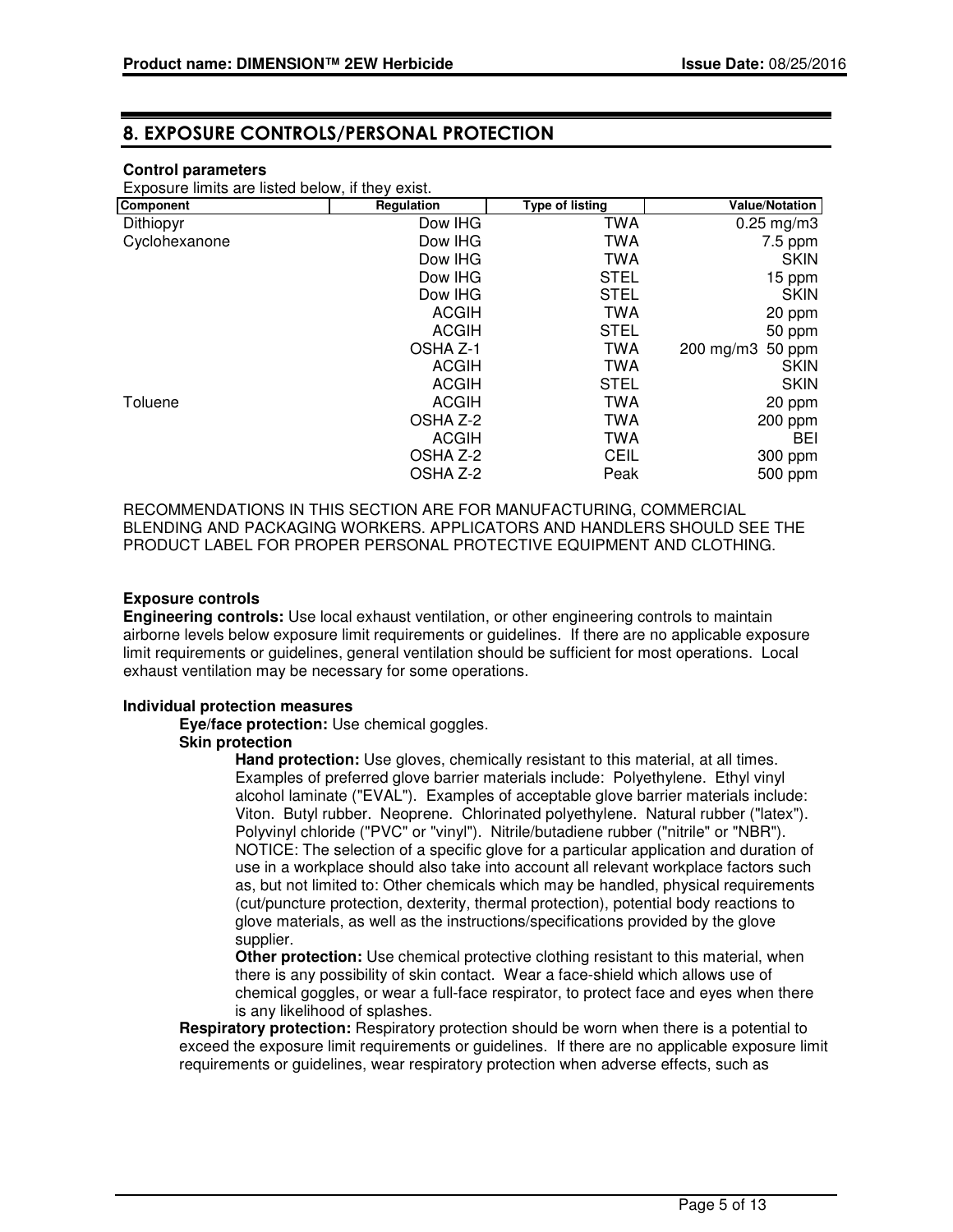respiratory irritation or discomfort have been experienced, or where indicated by your risk assessment process. For most conditions no respiratory protection should be needed; however, if discomfort is experienced, use an approved air-purifying respirator. The following should be effective types of air-purifying respirators: Organic vapor cartridge with a particulate pre-filter.

## **9. PHYSICAL AND CHEMICAL PROPERTIES**

| Appearance                                        |                                                                         |
|---------------------------------------------------|-------------------------------------------------------------------------|
| <b>Physical state</b>                             | Liquid.                                                                 |
| Color                                             | Tan                                                                     |
| Odor                                              | Mild                                                                    |
| <b>Odor Threshold</b>                             | No data available                                                       |
| рH                                                | 4.57 1% pH Electrode (1% aqueous suspension)                            |
| <b>Melting point/range</b>                        | Not applicable                                                          |
| <b>Freezing point</b>                             | No data available                                                       |
| Boiling point (760 mmHg)                          | No data available                                                       |
| <b>Flash point</b>                                | closed cup > 100 °C $($ > 212 °F) Pensky-Martens Closed Cup<br>ASTM D93 |
| <b>Evaporation Rate (Butyl Acetate)</b><br>$= 1$  | No data available                                                       |
| Flammability (solid, gas)                         | No data available                                                       |
| Lower explosion limit                             | No data available                                                       |
| <b>Upper explosion limit</b>                      | No data available                                                       |
| <b>Vapor Pressure</b>                             | No data available                                                       |
| <b>Relative Vapor Density (air = 1)</b>           | No data available                                                       |
| Relative Density (water $= 1$ )                   | No data available                                                       |
| <b>Water solubility</b>                           | emulsifiable                                                            |
| <b>Partition coefficient: n-</b><br>octanol/water | No data available                                                       |
| <b>Auto-ignition temperature</b>                  | No data available                                                       |
| <b>Decomposition temperature</b>                  | No test data available                                                  |
| <b>Dynamic Viscosity</b>                          | 34.3 mPa.s at 20 °C (68 °F) 15.7 mPa.s at 40 °C (104 °F)                |
| <b>Kinematic Viscosity</b>                        | No data available                                                       |
| <b>Explosive properties</b>                       | No.                                                                     |
| <b>Oxidizing properties</b>                       | No significant increase (>5C) in temperature.                           |
| <b>Liquid Density</b>                             | 1 g/cm3 at 20 °C (68 °F) Digital density meter                          |
| Molecular weight                                  | No data available                                                       |

NOTE: The physical data presented above are typical values and should not be construed as a specification.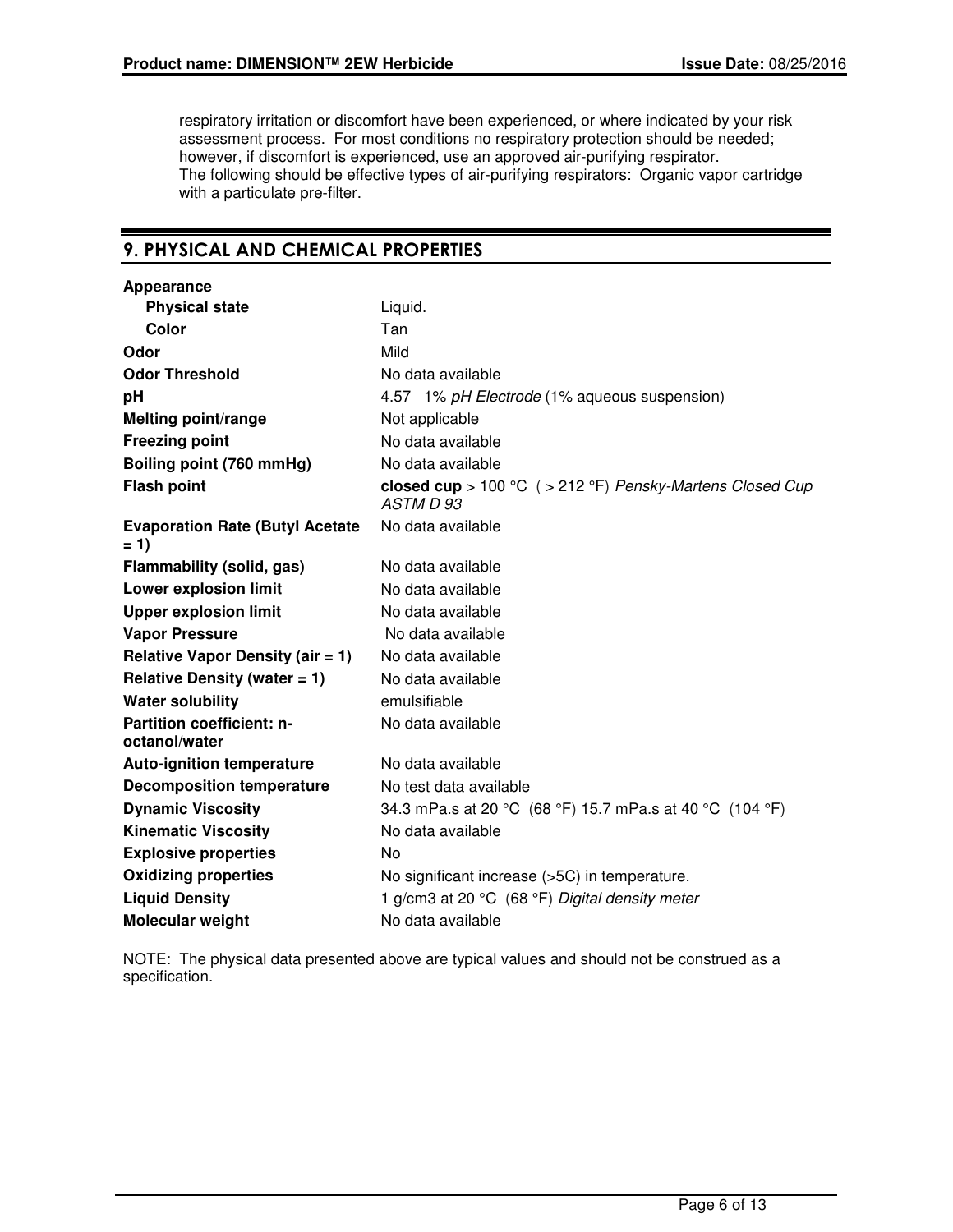### **10. STABILITY AND REACTIVITY**

**Reactivity:** No dangerous reaction known under conditions of normal use.

**Chemical stability:** Stable under recommended storage conditions. See Storage, Section 7.

**Possibility of hazardous reactions:** Polymerization will not occur.

**Conditions to avoid:** Exposure to elevated temperatures can cause product to decompose. Generation of gas during decomposition can cause pressure in closed systems.

**Incompatible materials:** Avoid contact with: Acids. Amines. Oxidizers.

**Hazardous decomposition products:** Decomposition products depend upon temperature, air supply and the presence of other materials. Decomposition products can include and are not limited to: Hydrogen fluoride. Nitrogen oxides. Sulfur oxides.

## **11. TOXICOLOGICAL INFORMATION**

Toxicological information appears in this section when such data is available.

#### **Acute toxicity**

#### **Acute oral toxicity**

Very low toxicity if swallowed. Harmful effects not anticipated from swallowing small amounts.

As product: LD50, Rat, female, > 5,000 mg/kg

### **Acute dermal toxicity**

Prolonged skin contact is unlikely to result in absorption of harmful amounts.

As product: LD50, Rabbit, male and female, > 5,000 mg/kg

#### **Acute inhalation toxicity**

No adverse effects are anticipated from single exposure to mist. Based on the available data, narcotic effects were not observed. Based on the available data, respiratory irritation was not observed.

As product: LC50, Rat, male and female, 4 Hour, dust/mist, > 5.41 mg/l No deaths occurred at this concentration.

#### **Skin corrosion/irritation**

Brief contact may cause moderate skin irritation with local redness. May cause peeling of the skin.

#### **Serious eye damage/eye irritation**

May cause slight eye irritation. May cause slight corneal injury.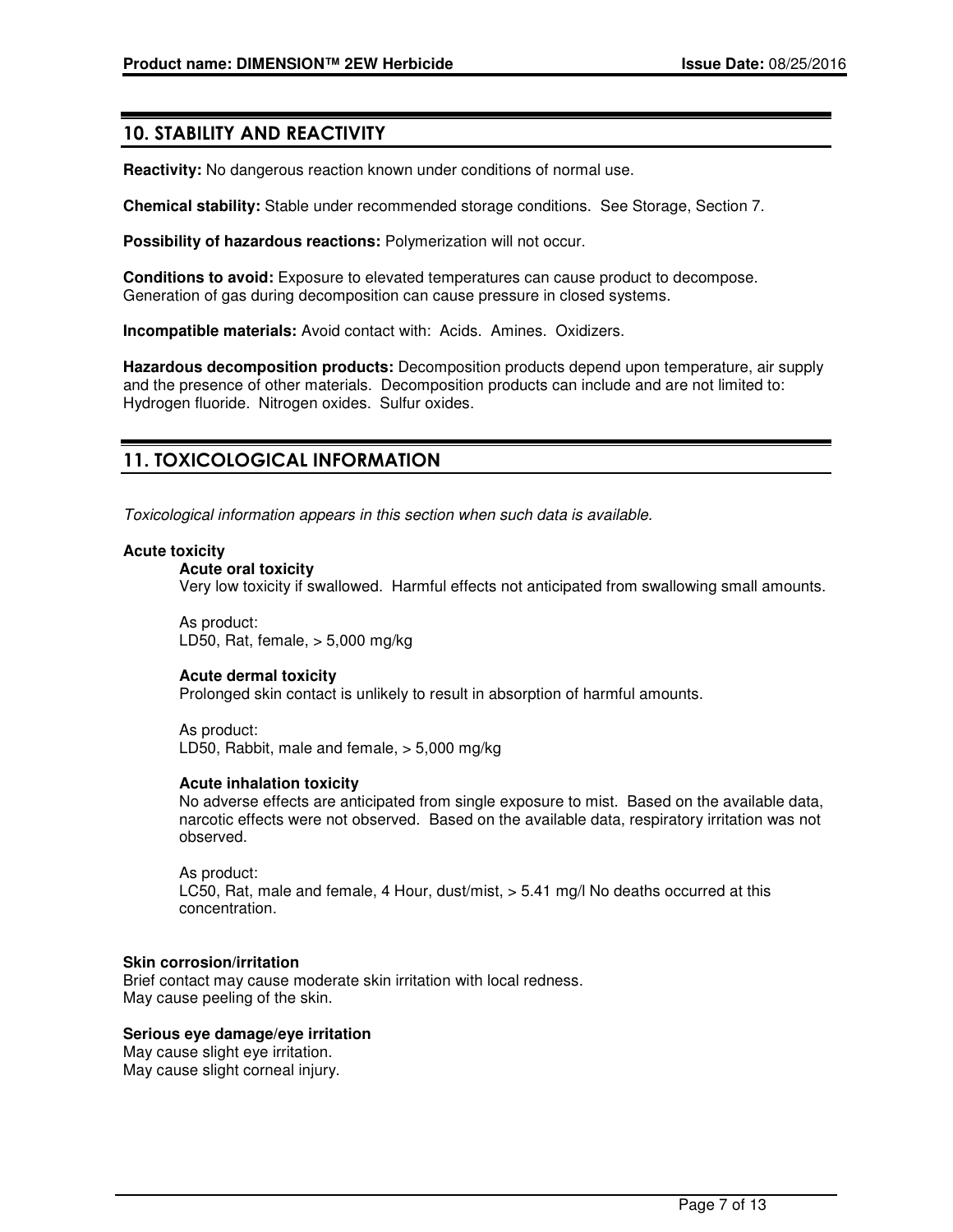#### **Sensitization**

Has demonstrated the potential for contact allergy in mice.

For respiratory sensitization: No relevant data found.

#### **Specific Target Organ Systemic Toxicity (Single Exposure)**

Evaluation of available data suggests that this material is not an STOT-SE toxicant.

### **Specific Target Organ Systemic Toxicity (Repeated Exposure)**

For the active ingredient(s): In animals, effects have been reported on the following organs: Adrenal gland. Blood. Gall bladder. Kidney. Liver. Thyroid.

For the minor component(s): In animals, effects have been reported on the following organs: Central nervous system. Kidney. Liver. Symptoms of excessive exposure may be anesthetic or narcotic effects; dizziness and drowsiness may be observed.

#### **Carcinogenicity**

For the active ingredient(s): Did not cause cancer in laboratory animals.

#### **Teratogenicity**

For the active ingredient(s): Did not cause birth defects or other effects in the fetus even at doses which caused toxic effects in the mother. For the minor component(s): Has been toxic to the fetus in laboratory animals at doses toxic to the mother. Did not cause birth defects in laboratory animals.

#### **Reproductive toxicity**

For the active ingredient(s): In animal studies, did not interfere with reproduction. Cyclohexanone caused reduced growth and survival of offspring in an animal reproduction study. Dose levels producing this effect also caused central nervous system effects in parental animals. In animal studies, has been shown to interfere with reproduction in males. Effects have been seen only at doses that produced significant toxicity to the parent animals.

#### **Mutagenicity**

For the active ingredient(s): In vitro genetic toxicity studies were negative. Animal genetic toxicity studies were negative. For the minor component(s): In vitro genetic toxicity studies were negative in some cases and positive in other cases. Animal genetic toxicity studies were inconclusive

#### **Aspiration Hazard**

Based on physical properties, not likely to be an aspiration hazard.

| Carcinogenicity |              |
|-----------------|--------------|
| Component       | List         |
| Cyclohexanone   | <b>ACGIH</b> |

**Classification** A3: Confirmed animal carcinogen with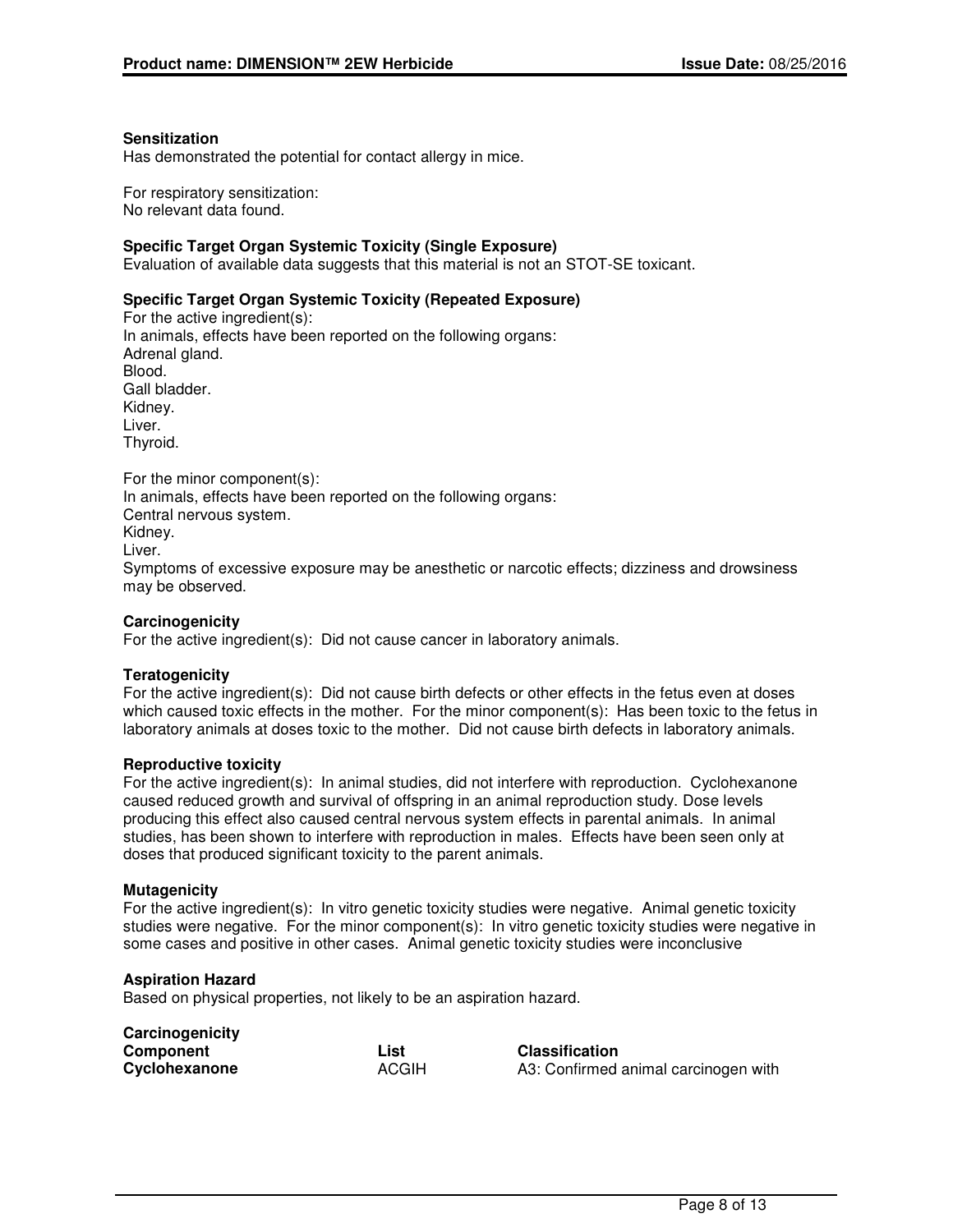unknown relevance to humans.

## **12. ECOLOGICAL INFORMATION**

Ecotoxicological information appears in this section when such data is available.

#### **Toxicity**

#### **Acute toxicity to fish**

Material is highly toxic to aquatic organisms on an acute basis (LC50/EC50 between 0.1 and 1 mg/L in the most sensitive species tested).

LC50, Cyprinus carpio (Carp), semi-static test, 96 Hour, 3.0 mg/l, OECD Test Guideline 203

### **Acute toxicity to aquatic invertebrates**

EC50, Daphnia magna (Water flea), semi-static test, 48 Hour, 4.9 mg/l, OECD Test Guideline 202

#### **Acute toxicity to algae/aquatic plants**

ErC50, Pseudokirchneriella subcapitata (green algae), static test, 72 Hour, Growth rate inhibition, 0.15 mg/l, OECD Test Guideline 201

### **Persistence and degradability**

### **Dithiopyr**

**Biodegradability:** Biodegradation may occur under aerobic conditions (in the presence of oxygen).

#### **Cyclohexanone**

**Biodegradability:** Material is readily biodegradable. Passes OECD test(s) for ready biodegradability. 10-day Window: Not applicable **Biodegradation:** 87 % **Exposure time:** 14 d **Method:** OECD Test Guideline 301C or Equivalent

**Theoretical Oxygen Demand:** 2.61 mg/mg

#### **Photodegradation**

**Test Type:** Half-life (indirect photolysis) **Sensitizer:** OH radicals **Atmospheric half-life:** 10.6 Hour **Method:** Estimated.

#### **Toluene**

**Biodegradability:** Material is readily biodegradable. Passes OECD test(s) for ready biodegradability. 10-day Window: Not applicable **Biodegradation:** 100 % **Exposure time:** 14 d **Method:** OECD Test Guideline 301C or Equivalent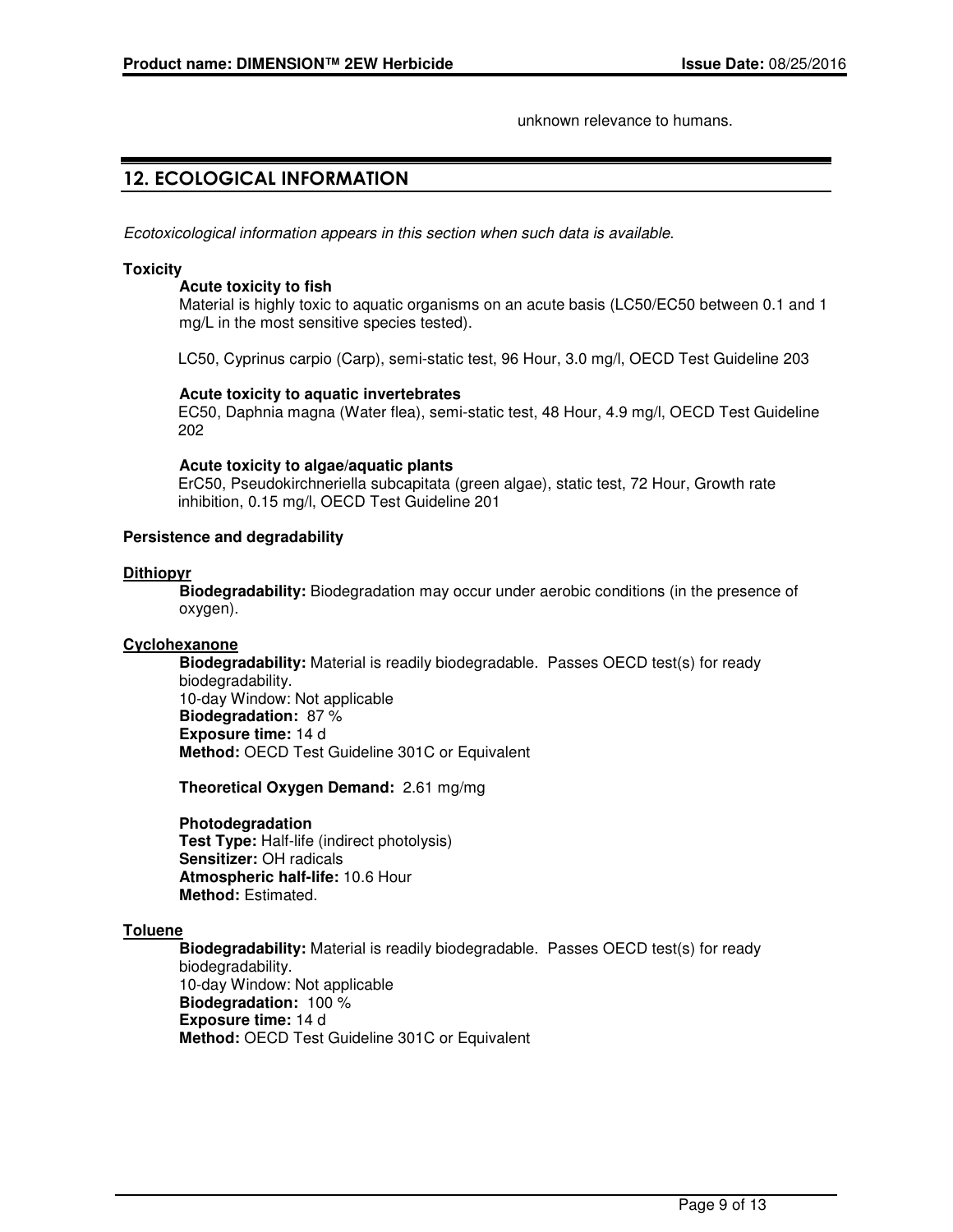**Theoretical Oxygen Demand:** 3.13 mg/mg Calculated.

**Photodegradation Test Type:** Half-life (indirect photolysis) **Sensitizer:** OH radicals **Atmospheric half-life:** 2 d **Method:** Estimated.

### **Balance**

**Biodegradability:** No relevant data found.

**Bioaccumulative potential Bioaccumulation:** No data available.

#### **Mobility in soil**

### **Dithiopyr**

Expected to be relatively immobile in soil (Koc > 5000). Given its very low Henry's constant, volatilization from natural bodies of water or moist soil is not expected to be an important fate process. **Partition coefficient (Koc):** 20500

#### **Cyclohexanone**

Potential for mobility in soil is very high (Koc between 0 and 50). **Partition coefficient (Koc):** 15 Estimated.

### **Toluene**

Potential for mobility in soil is very high (Koc between 0 and 50). **Partition coefficient (Koc):** 37 - 178 Estimated.

#### **Balance**

No relevant data found.

## **13. DISPOSAL CONSIDERATIONS**

**Disposal methods:** If wastes and/or containers cannot be disposed of according to the product label directions, disposal of this material must be in accordance with your local or area regulatory authorities. This information presented below only applies to the material as supplied. The identification based on characteristic(s) or listing may not apply if the material has been used or otherwise contaminated. It is the responsibility of the waste generator to determine the toxicity and physical properties of the material generated to determine the proper waste identification and disposal methods in compliance with applicable regulations. If the material as supplied becomes a waste, follow all applicable regional, national and local laws.

## **14. TRANSPORT INFORMATION**

**DOT**

**UN number** 

**Proper shipping name** Environmentally hazardous substance, liquid, n.o.s.(Cyclohexanone)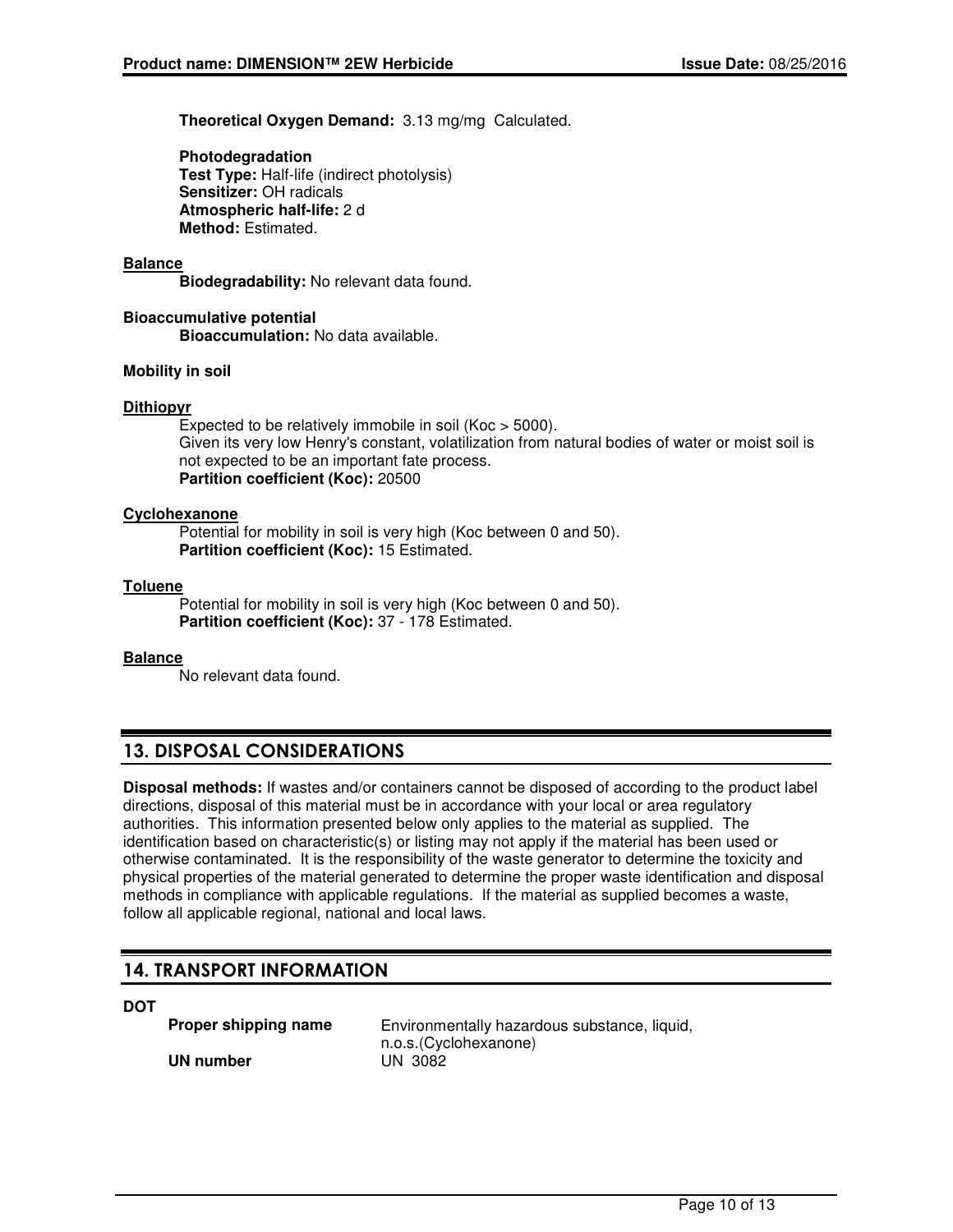| <b>Class</b>               | 9             |
|----------------------------|---------------|
| Packing group              | Ш             |
| <b>Reportable Quantity</b> | Cyclohexanone |

### **Classification for SEA transport (IMO-IMDG):**

| Proper shipping name       | ENVIRONMENTALLY HAZARDOUS SUBSTANCE, LIQUID,           |
|----------------------------|--------------------------------------------------------|
|                            | N.O.S. (Dithiopyr)                                     |
| UN number                  | UN 3082                                                |
| <b>Class</b>               | 9                                                      |
| Packing group              | Ш                                                      |
| <b>Marine pollutant</b>    | Dithiopyr                                              |
| <b>Transport in bulk</b>   | Consult IMO regulations before transporting ocean bulk |
| according to Annex I or II |                                                        |
| of MARPOL 73/78 and the    |                                                        |
| <b>IBC or IGC Code</b>     |                                                        |
|                            |                                                        |

### **Classification for AIR transport (IATA/ICAO):**

| Proper shipping name | Environmentally hazardous substance, liquid, n.o.s. (Dithiopyr) |
|----------------------|-----------------------------------------------------------------|
| UN number            | UN 3082                                                         |
| <b>Class</b>         |                                                                 |
| Packing group        | Ш                                                               |
|                      |                                                                 |

This information is not intended to convey all specific regulatory or operational requirements/information relating to this product. Transportation classifications may vary by container volume and may be influenced by regional or country variations in regulations. Additional transportation system information can be obtained through an authorized sales or customer service representative. It is the responsibility of the transporting organization to follow all applicable laws, regulations and rules relating to the transportation of the material.

## **15. REGULATORY INFORMATION**

### **OSHA Hazard Communication Standard**

This product is a "Hazardous Chemical" as defined by the OSHA Hazard Communication Standard, 29 CFR 1910.1200.

### **Superfund Amendments and Reauthorization Act of 1986 Title III (Emergency Planning and Community Right-to-Know Act of 1986) Sections 311 and 312**

Acute Health Hazard Chronic Health Hazard

### **Superfund Amendments and Reauthorization Act of 1986 Title III (Emergency Planning and Community Right-to-Know Act of 1986) Section 313**

This material does not contain any chemical components with known CAS numbers that exceed the threshold (De Minimis) reporting levels established by SARA Title III, Section 313.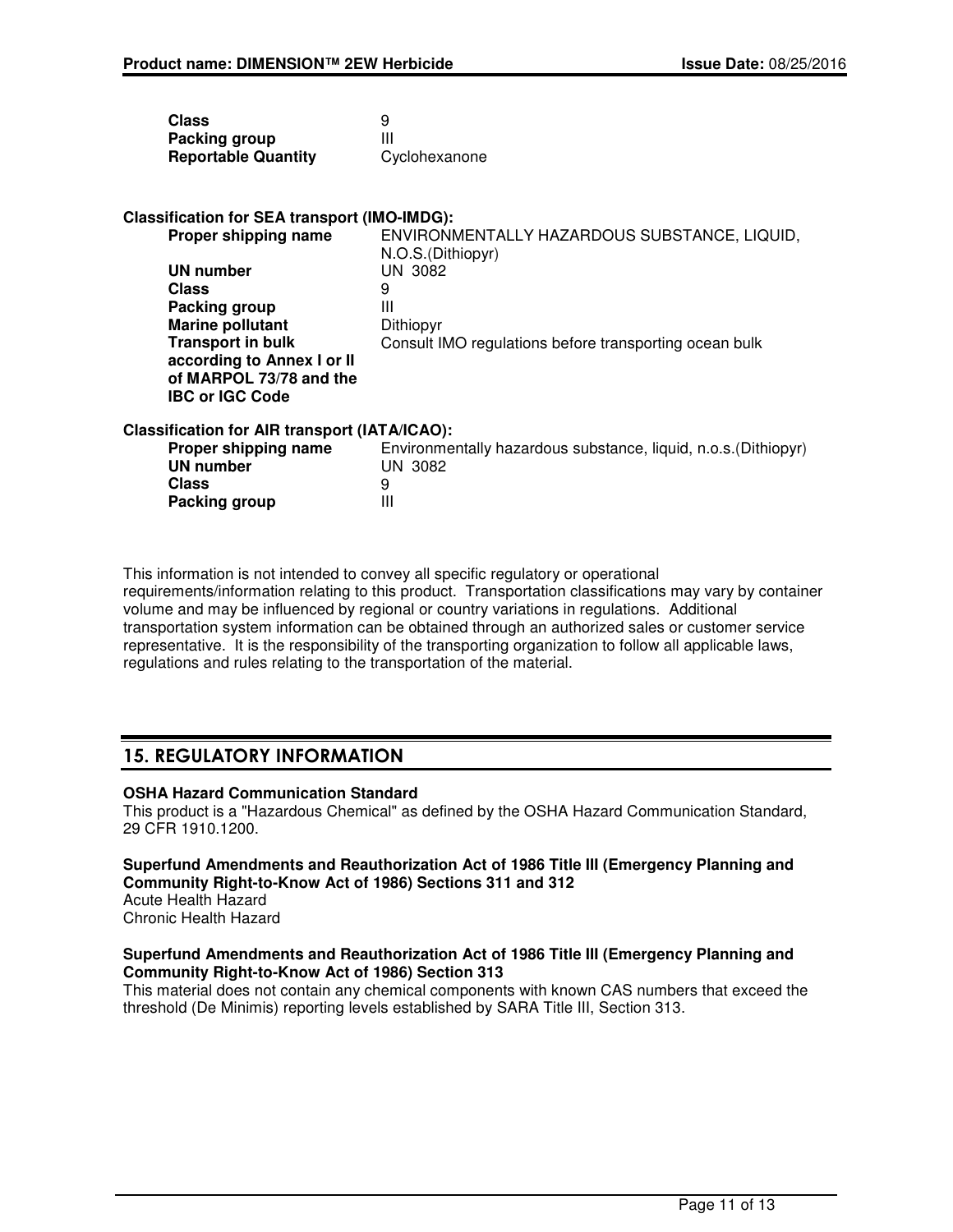### **Pennsylvania (Worker and Community Right-To-KnowAct): Pennsylvania Hazardous Substances List and/or Pennsylvania Environmental Hazardous Substance List:**

The following chemicals are listed because of the additional requirements of Pennsylvania law:

| <b>Components</b> | CASRN    |
|-------------------|----------|
| Cyclohexanone     | 108-94-1 |

#### **California Proposition 65 (Safe Drinking Water and Toxic Enforcement Act of 1986)**

WARNING: This product contains a chemical(s) known to the State of California to cause birth defects or other reproductive harm.

### **United States TSCA Inventory (TSCA)**

This product contains chemical substance(s) exempt from U.S. EPA TSCA Inventory requirements. It is regulated as a pesticide subject to Federal Insecticide, Fungicide, and Rodenticide Act (FIFRA) requirements.

### **Federal Insecticide, Fungicide and Rodenticide Act**

EPA Registration Number: 62719-542

This chemical is a pesticide product registered by the Environmental Protection Agency and is subject to certain labeling requirements under federal pesticide law. These requirements differ from the classification criteria and hazard information required for safety data sheets, and for workplace labels of non-pesticide chemicals. Following is the hazard information as required on the pesticide label:

### WARNING

Causes skin irritation Causes moderate eye irritation Prolonged or frequently repeated skin contact may cause allergic reactions in some individuals.

## **16. OTHER INFORMATION**

### **Hazard Rating System**

**NFPA**

|  | ıre | Reactivity |
|--|-----|------------|
|  |     |            |

#### **Revision**

Identification Number: 101213347 / A211 / Issue Date: 08/25/2016 / Version: 7.0 DAS Code: GF-1396

Most recent revision(s) are noted by the bold, double bars in left-hand margin throughout this document.

#### **Legend**

| <b>ACGIH</b> | USA. ACGIH Threshold Limit Values (TLV)                             |
|--------------|---------------------------------------------------------------------|
| <b>BEI</b>   | Biological Exposure Indices                                         |
| <b>CEIL</b>  | Acceptable ceiling concentration                                    |
| Dow IHG      | Dow Industrial Hygiene Guideline                                    |
| OSHA Z-1     | USA. Occupational Exposure Limits (OSHA) - Table Z-1 Limits for Air |
|              | Contaminants                                                        |